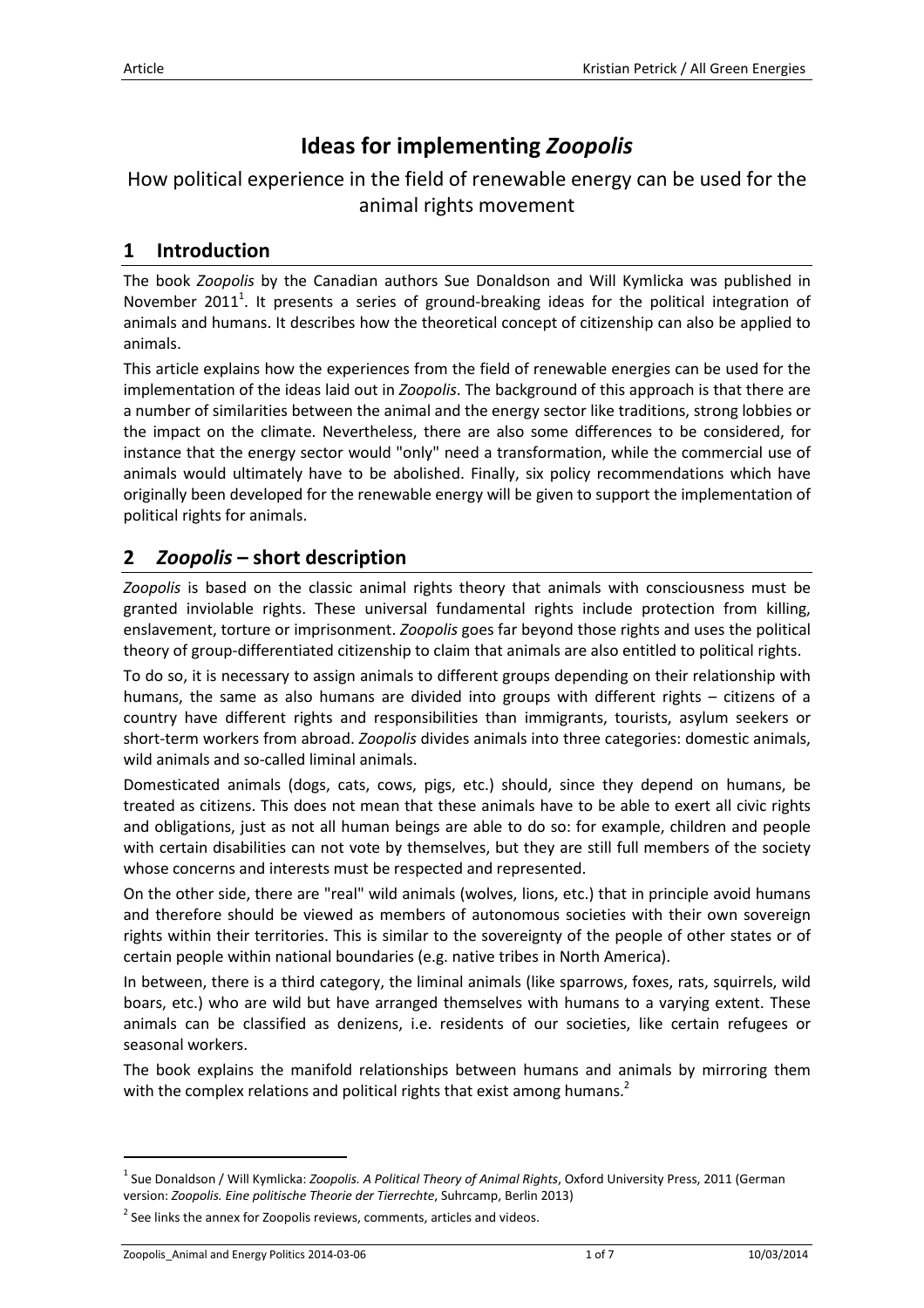# **3 Approach**

The introduction of political rights for animals requires a paradigm shift, the same way as the abolition of slavery or the achievement of political equality for women represented paradigm shifts in the course of human history.

This article will examine, which conclusions can be obtained for the animal rights movement from the paradigm shift which is required to transform conventional energy system to a renewable one (using solar, wind, geothermal, biomass and hydro energy). The analysis of the similarities and differences between the animal and the energy sector can potentially lead to new insights for both sectors.

When in the following the word animal sector is used, it essentially refers to the meat and dairy industry and thus the domesticated animals. However, it is the goal to apply as far as possible the experience gained in the field of energy to the introduction of political rights to all sentient animals, i.e. also to liminal and wild animals (e.g. fish, deer, etc.).

# **4 Similarities between animal and energy sector**

### **4.1 Cultural anchoring**, **impact on daily life and lobbies**

The animal sector is culturally deeply rooted: meat, milk, eggs, fish, leather, etc. are consumed and utilized for centuries. To leave these habits and traditions behind, drastic changes would be required. Whole areas that serve the animal industry could be transformed; shops, restaurants and even certain cities or regions specialized in meat, cheese and fish dishes would need to adjust; the clothing industry would no longer use animal based materials.

The meat and dairy industry has a strong interest not to change or tighten existing laws. Among the supporters of the status quo are also the above mentioned cities and regions that are economically dependent on animal products.

Similarly, the use of fossil fuels has fundamentally influenced the lives of people, especially since the industrial revolution. After a transition towards a full supply from renewable energy sources certain habits (like heating, flying, driving) and sectors such as architecture, urban and landscape planning will have to change fundamentally, even if electricity will probably continue to come out of a socket.

In the energy sector there are the lobbies of the large power utilities, energy-intensive industries and the oil industry. These industries have a lot of money, a lot of employees, strong political influence and are highly intertwined with the lives of all citizens.

### **4.2 Environmental impacts and need for change**

Both the animal sector and the energy sector have extreme effects on the environment and on the climate. Both sectors must therefore fundamentally rethink their activities.

A growing world population cannot be sustainably fed with meat. But apart from the effects on humans, the animal sector disregards the fundamental rights of domesticated animals and restricts the habitat of wild animals, and thus its sovereignty rights on a massive scale.

The animal sector generates large emissions of carbon dioxide, ammonia, methane and nitrous oxide caused by the exhalations and excrement of the animals themselves as well as in agriculture sector for fodder production and the associated energy consumption. Of course, animals would still cause emissions in a *Zoopolis* world, but significantly less because there would be a lot less animals - it is estimated that farm animals make up about two-thirds of the biomass of land vertebrates, while humans constitute about one third and wild animals only 3%.<sup>3</sup>

The energy industry has to change its model because it can only be based on fossil resources a few more decades, especially when the number of humans and their energy requirements continue to

l

<sup>3</sup> WSPA: *Eating our future – The environmental impact of industrial animal agriculture*, London 2008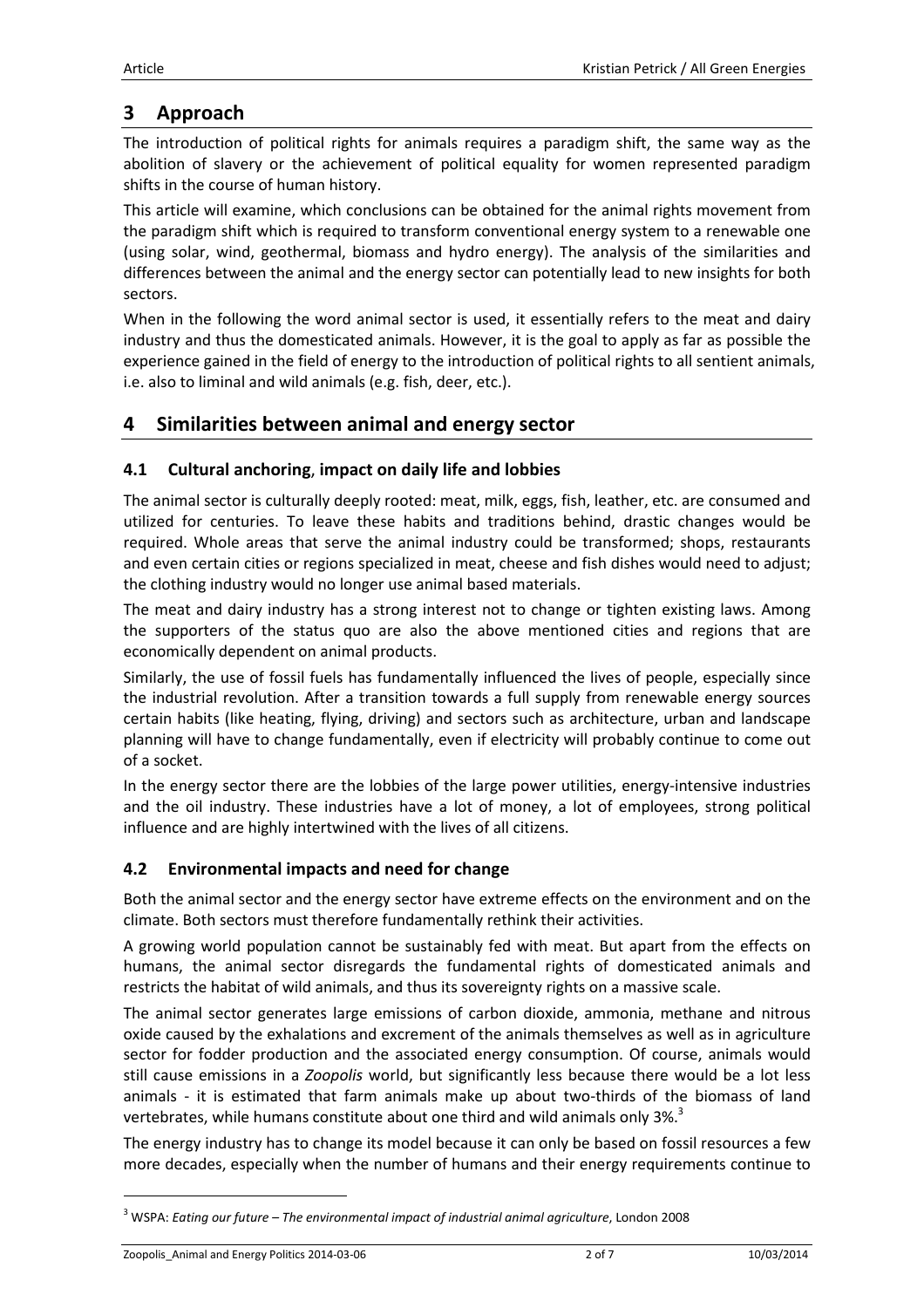rise. The energy sector is responsible for the bulk of carbon dioxide emissions as well as a number of other harmful emissions.

### **4.3 Receptiveness of parts of the population, but little willingness to change behaviour; alternative offers**

Most people generally condemn cruelty towards animals. However, most of people also turn a blind eye to the suffering of millions of farm animals. Many people (although it is unclear whether it is the majority or a minority) have a bad conscience at least now and then, or they are aware of the contradiction between meat consumption and animal welfare.

Meanwhile, there is an increasing number of vegetarian and vegan companies, shops or restaurants which offer appropriate alternatives for animal based products to consumers. In many countries, at least in the larger cities, it is largely possible to conduct a vegan lifestyle.

Similarly, probably most people have understood that the use of fossil energy has negative side effects such as environmental pollution or climate change. Nevertheless, the willingness to reduce the dependence on fossil fuels is still rather low. For instance, notwithstanding the millions of solar systems installed in Germany, the majority of its population has still not changed the electricity supplier; for many it is difficult to renounce the use of cars or airplanes. Lack of information on the impact of energy use plays a role to explain that behaviour, but in particular the lack of (financial and social) incentives or obligations to change consumption patterns.

Renewable energy technologies valuable alternatives as several of them have become mature and are already competitive with conventional energy technologies in a growing number of regions. It is remarkable that the manufacturers, project developers and power producers that apply renewables and drive the change are still relatively young companies that in many cases do not originate from the conventional energy industry. Even individual homeowners can now become power producers (prosumers), and thus represent a challenge to the established companies.

### **4.4 Importance of political visions on implementation by the individual**

For renewable energy, numerous studies have been published that describe 100 % renewable energy economies.<sup>4</sup> Although this visionary idea was dismissed as largely unrealistic just a few years ago, many regions in the world already pursue this goal (in Germany alone there are over a hundred cities, municipalities and counties). An interesting point is that due to the introduction of the 100 % goal (underpinned by reasonable explanation, facts and figures on how to achieve it), the tedious debate about a gradual increase of the target figure (50 %?, 75%?, 92%) could be circumvented.

This radical approach to define the ideal conditions (and possibly also most realistic ones in the long term) at the very beginning is also a big opportunity for *Zoopolis*. The negotiations about cage sizes could be potentially skipped because the true objective of a just world, which involves both humans and animals, is already visible early on in the debate. However, so far in the animal sector there are hardly any discussions about scenarios that show necessary reduction of the meat or dairy consumption (i.e. there is nothing comparable to the 350 or 450ppm scenarios in the energy sector which show how to keep climate change within the 2° temperature increase).

But regardless of political visions and concrete goals, actions in both sectors can be undertaken by individual persons, for example by not eating meat or by switching to a green electricity provider. Furthermore, municipalities and regions can be active, for instance by adopting laws that prohibit the installation of factory farms or non-approval of coal-fired power plants. Therefore a "bottomup" change can take place in both sectors. Nevertheless, "top-down" measures and international agreements are needed to accelerate the transition and to prevent that certain industries simply relocate.

l

<sup>&</sup>lt;sup>4</sup> A list of 100% studies can be found under http://www.go100percent.org/cms/index.php?id=94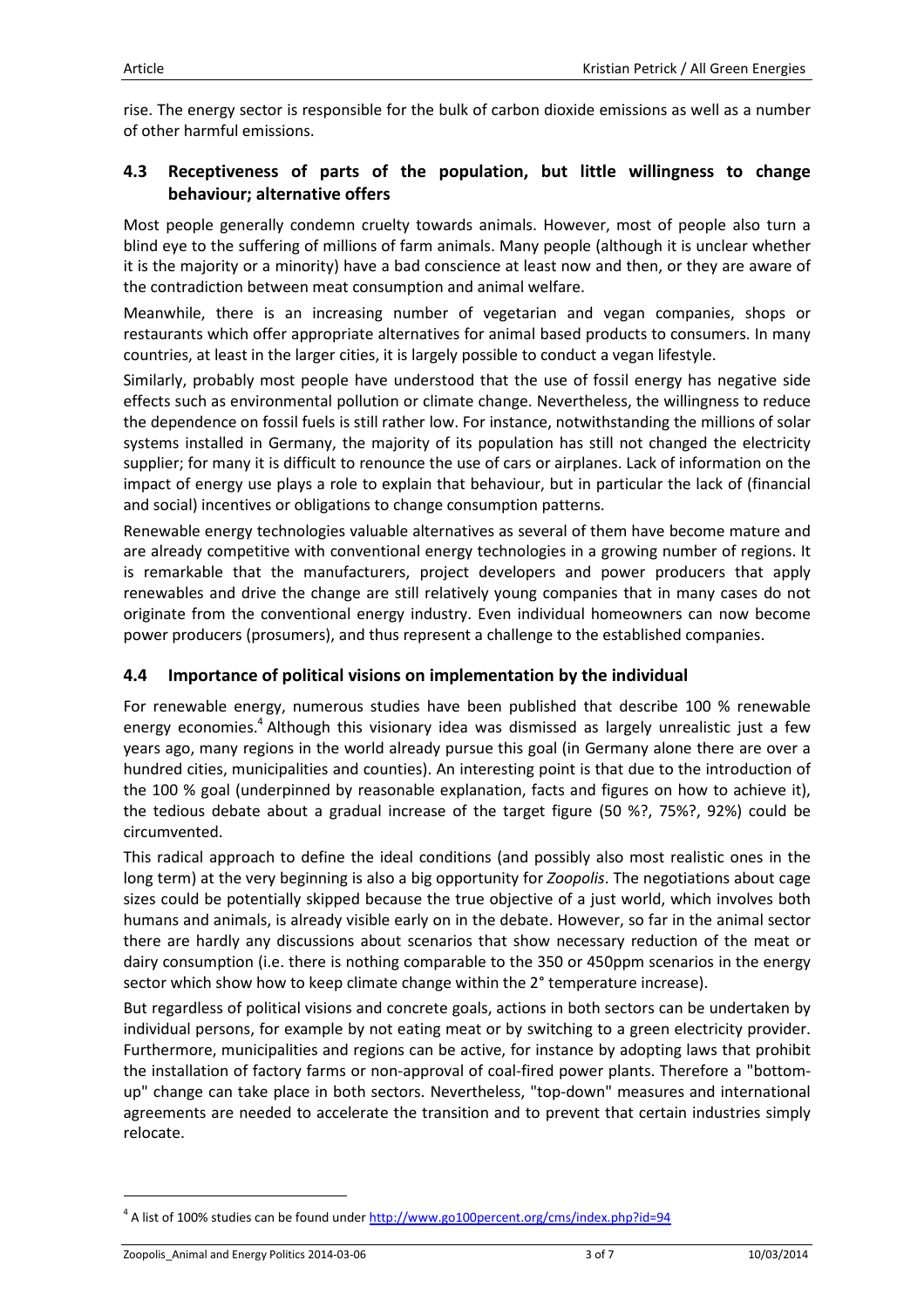### **5 Differences between animal and energy sector**

#### **5.1 Transformation vs. abolition**

A key difference between animal and energy sector is that a humans need energy to conduct a decent life (a modern society without power and mobility is hard to imagine, and also less developed societies need at least basic access to energy), while they can refrain from animal products (except for certain regions of the world where people without livestock and meat or fish consumption are currently not able to survive). This means that the energy industry must be transformed from a fossil/nuclear based industry to a renewable one, but it would not mean its complete abolition; in contrast, the animal industry would be abolished completely if animal rights were consistently implemented in accordance with *Zoopolis.*

However, the animal industry could disappear without serious consequences for the majority of the population. Of course, it would affect the people who work in the animal industry and are economically dependent on it. For these people – similar to those who are active in the conventional energy sector – appropriate measures must be put in place to allow them entering into other jobs.

Animal's products would largely be replaced by vegetable ones. The cultivation of plants for food and other products already takes place today; the need for arable land may even decrease because today much of the arable land is used for animal feed production. Some products, such as leather shoes, may be substituted by petrochemical products for a certain time until more sustainable alternatives have been developed.

#### **5.2 Financial costs of implementation**

In the energy industry high investments in renewable technologies are required to replace conventional technologies. Only new power plant capacity, smarter grids, storage solutions, energy-efficient appliances and buildings, etc. make an energy transition possible (but even without an energy transition replacement investments would have to take place).

In contrast, it should be noted that for the abolition of the animal sector no or relatively small new investments are required. Certain assets such as cattle fattening farms, slaughterhouses and fishing boats would have to be written off or where possible converted to other uses (this would also apply to biogas plants whose operation is based on liquid manure). But the bulk would be social transition costs: Tax revenues would decrease and in the workers within the animal industry may have to get financial support during a certain transition period. Comprehensive studies are required to assess the social impact on people dependent of the animal industry.

### **5.3 Economic incentives and opportunities to influence**

Since the energy industry will continue to exist even after a transformation to a renewable industry, there are also opportunities to engage economically in this sector. In this respect, there are companies and other stakeholders who see new business opportunities and thus drive change.

The introduction of political rights for animals, however, will allow no (or very limited) business opportunities. This means that there will be a lack of an important stimulus: money. A just world for animals is only based on ethical motivation; moreover, it is even supported only by humans, not by the animals themselves. In comparison, slaves were able to express their interest in the abolition of slavery themselves, or women could actively support the women's rights movement. Animals, however, are entirely dependent on the will of humans. In this respect, the engagement for animal rights is more comparable with the engagement for children's rights, where there is only an ethical, not a financial motivation and where children themselves have only limited possibilities to verbalise their needs and exert political influence.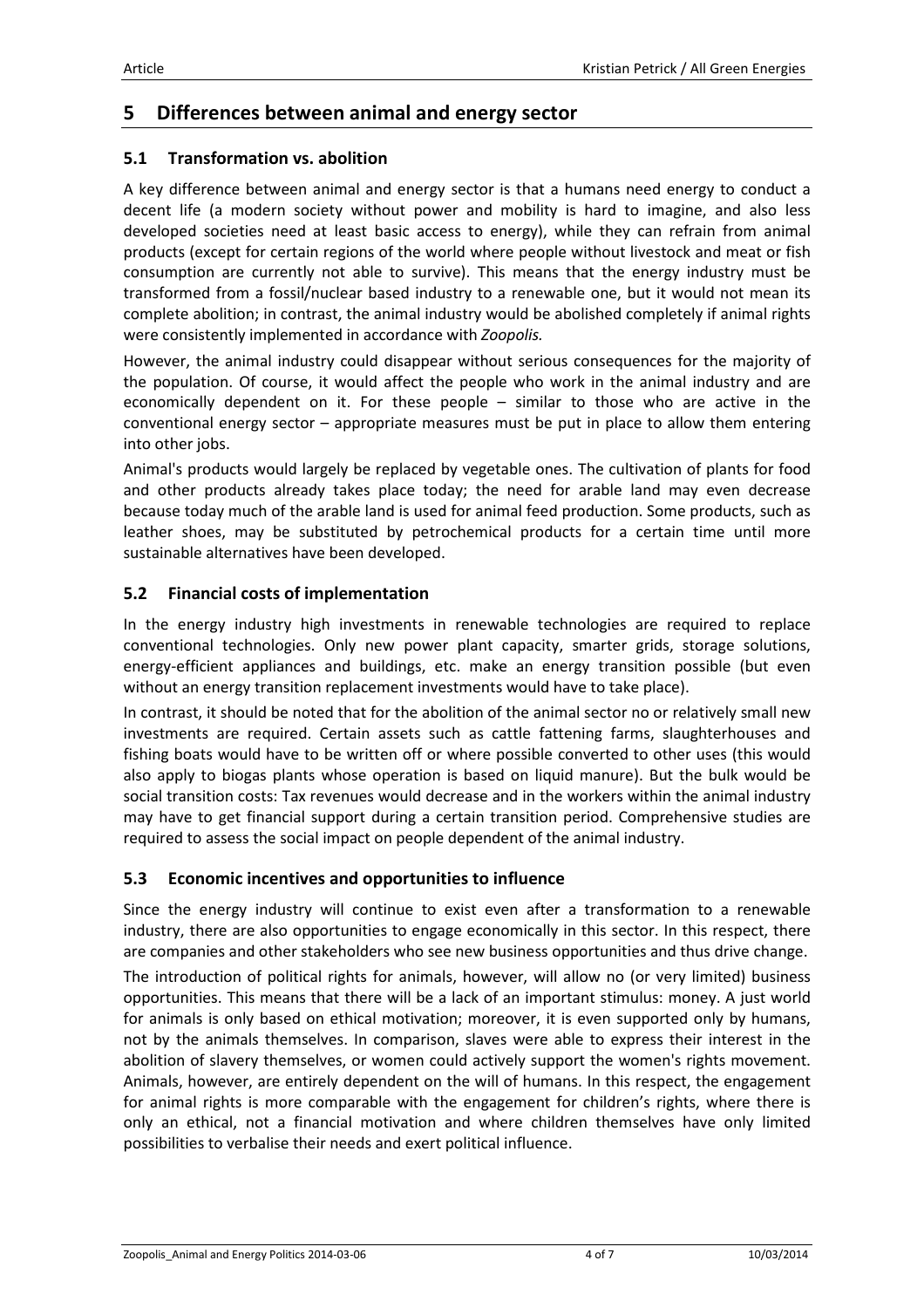# **6 Six political program points to the abolition of animal industry**

How can the process to abolish the animal industry take place? In many respects, the animal rights movement can learn from the renewable energy movement as the debate in the field of renewable energy and their deployment is already further advanced. As said above, it must be considered that the animal industry is expected to abolish itself, which means that the driving actors will not come from the animal sector.

In 2012, the Implementing Agreement of the International Energy Agency on Renewable Energy Technology Deployment (IEA-RETD) published six policy recommendations for large-scale uptake of renewable energy which are summarized in the so-called ACTION Star: **A**lliance building, **C**ommunicating, **T**arget setting, **I**ntegrating, **O**ptimizing, **N**eutralizing.<sup>5</sup>



These recommendations can generally be transferred to the animal sector. This is to be regarded as a first approach for a wider discussion that by no means claims to be exhaustive or universally valid.

#### **6.1 Alliance Building**

Animal rights groups, vegetarians, vegans, informed consumers, progressive politicians, journalists, vegan producers and shops, environmentalists, philosophers, constitutional and other lawyers, etc. should begin to discuss the political and social consequences of the *Zoopolis* approach. From these discussions, groups could be formed which examine certain aspects in more detail, develop initial draft laws or launch pilot projects in certain regions. The exchange of experience between the different actors at local, national and international levels is important to inspire each other and to avoid repeating certain mistakes.

### **6.2 Communicating**

 $\overline{a}$ 

The communication of the theses of *Zoopolis* to the general public should be carried out carefully in order to avoid strong, negative reactions. It is important to base the communication on sound, rational arguments, which should be rehearsed and detailed out among the above mentioned stakeholder groups. In focus should be information and education about the animal sector and the opportunities that political animal rights can offer.

Zoopolis\_Animal and Energy Politics 2014-03-06 5 of 7 10/03/2014

<sup>5</sup> IEA-RETD: *Renewable Energy Action on Deployment: READy, Policies for accelerated deployment of renewable energy*, Elsevier 2013. (Summary under: http://iea-retd.org/wp-content/uploads/2012/03/IEA-RETD\_SixPolicyActions.pdf )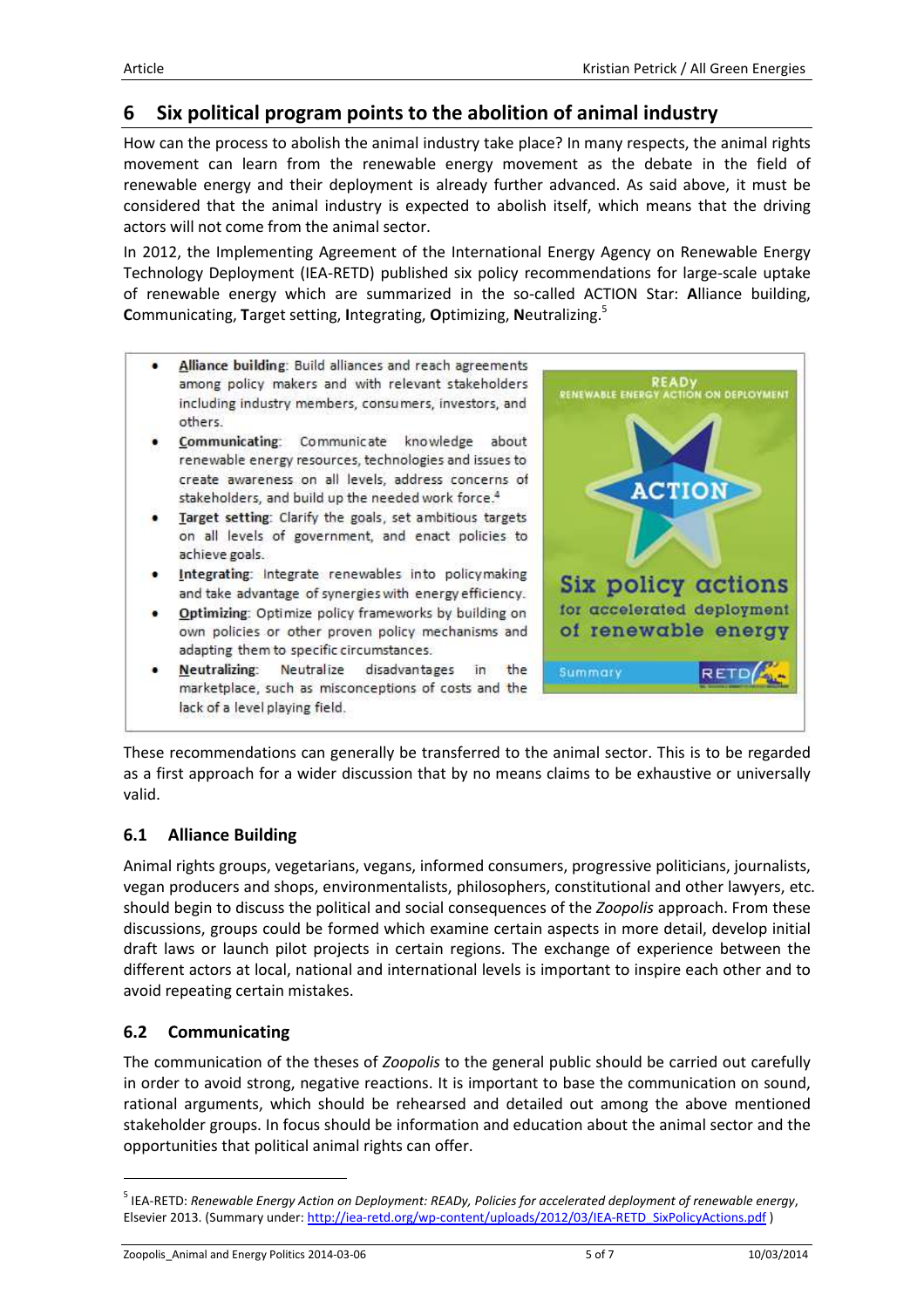### **6.3 Target setting**

Although it is probably too early to set concrete dates for specific targets, it is nevertheless important to define targets. Some goals, such as the abolition of factory farming, are already in the political debate. A kind of vision for a period of about 50 years would be helpful to turn people towards a common goal. Also the definition of intermediate targets is essential: For instance it is conceivable to expand animal rights gradually to different animal groups, e.g. citizenship for dogs and cats rights would most likely be easier accepted than for other domesticated animals like pigs and cows; similarly, sovereign rights for bears may be enforced comparatively easier than denizen rights for rats.

### **6.4 Integrating**

Animal rights should be embedded within the processes of policy making and regulation. It is important to benefit from synergies with other areas, such as human rights (in particular with regard to the most vulnerable members of society like refugees, immigrants, people with disabilities, and children; these groups – like animals – tend to be suppressed or exploited and need the help and solidarity of the society), urban development (green areas, traffic and noise reduction are beneficial animals, but also for humans), regional and spatial planning (areas for wild animals), and others.

### **6.5 Optimizing**

Where countries already have good policy approaches for animal rights in place, but also for other relevant areas such as laws for immigrants or disabled, they should be included, copied, further developed and adapted to the specific circumstances. Environmental impact assessments, for example, are often very progressive when it comes to the protection of wildlife species.

### **6.6 Neutralizing**

Many people are either not aware or they try not to think about the violence and suffering humans inflict on animals, or about the enormous external costs and subsidies of the animal industry. As long as it is possible to buy animal products, those must reflect at least the external environmental costs, for instance through additional taxes and strict environmental requirements, in order to neutralize the cost advantages they often have compared to non-animal products.

### **7 Next Steps**

In summary it can be said that especially the first point "alliance building" is crucial in the short term in order to trigger the public debate about the opportunities and impact of political rights for animals. To do so, the ideas of *Zoopolis* should be further communicated to the public, e.g. through discussions on the websites of animal rights and welfare initiatives, political parties, universities or newspapers. The legal, political and philosophical chairs of universities could develop further theoretical foundations. In addition, conferences and workshops can be organized which may already work out implementation concepts. It is encouraging that the first steps in this direction can already be seen.

Kristian Petrick All Green Energies, 08870 Sitges (Barcelona), Spain M (+34) 637 710 451 kristian.petrick@allgreenenergies.org www.allgreenenergies.org

The author of this article works as consultant for the renewable energy sector. This article will be published in the German magazine "Tierbefreiung" (Animal Liberation) in March 2014.